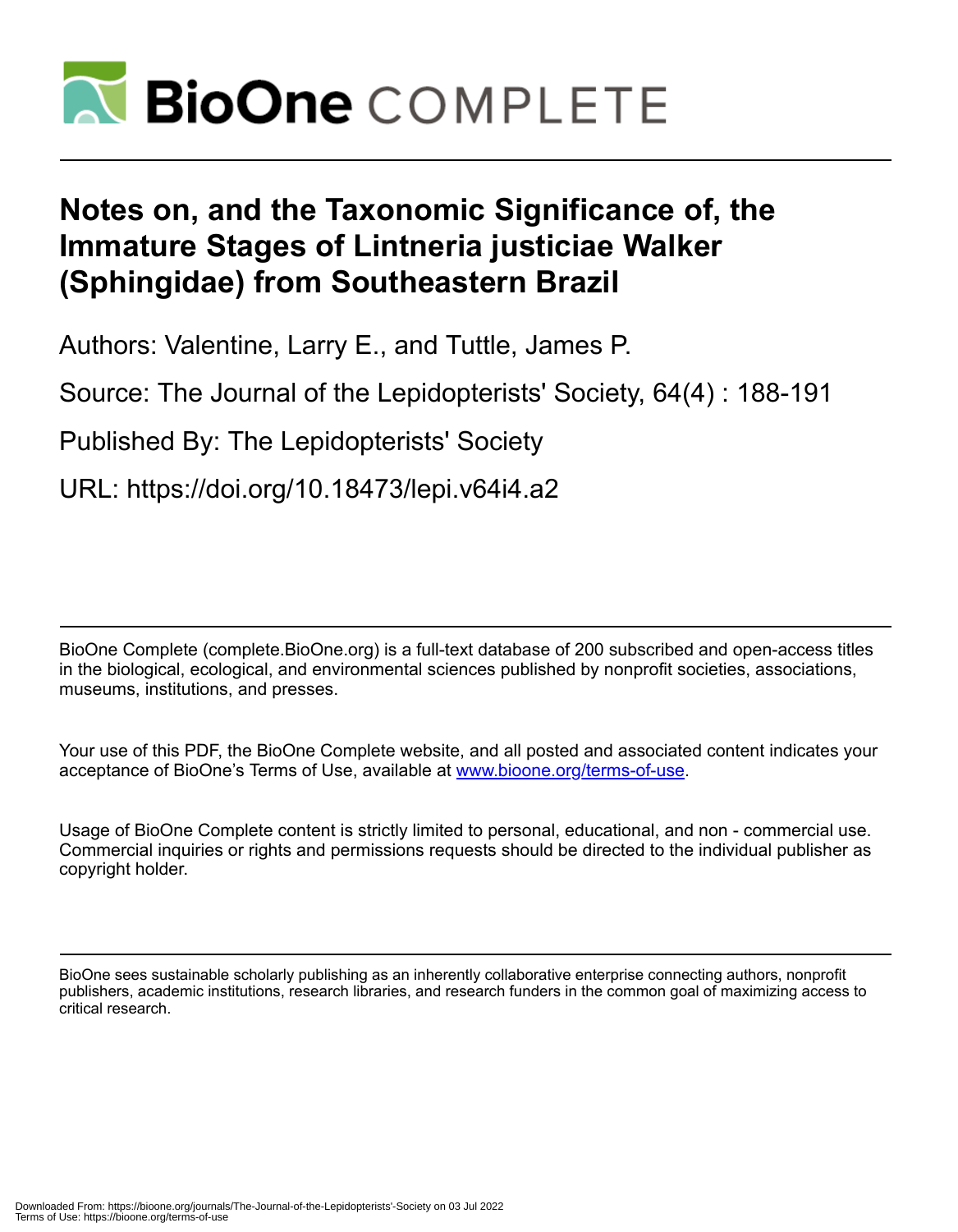*Journal of the Lepidopterists' Society* 64(4), 2010, 188–191

## NOTES ON, AND THE TAXONOMIC SIGNIFICANCE OF, THE IMMATURE STAGES OF *LINTNERIA JUSTICIAE* WALKER (SPHINGIDAE) FROM SOUTHEASTERN BRAZIL

LARRY E. VALENTINE

Itanhandu, Minas Gerais, Brazil

AND

## JAMES P. TUTTLE

### Melbourne, Australia; email: jtuttle164@hotmail.com

**ABSTRACT**. Confirmed aspects of the life history of *Lintneria justiciae* are discussed and illustrated for the first time. Observed larval characters represent a unique synapomorphy that has been shown to correlate with predictable adult forewing patterns. The significance and taxonomic implications of these recent discoveries confirm the placement of several South American taxa, including *L. justiciae*, in the recently reinstated genus *Lintneria*.

**Additional key words:** *Sphinx, Cryptophion, Microplitis, Hyptis sidifolia*, synapomorphy

In mid-April 2009, one of us (LEV) discovered larvae of an unidentified sphingid on a pungent, sprawling shrub on his fazenda (ranch) near Itanhandu, Minas Gerais, in southeastern Brazil. The site is at an elevation of 1066m in remnant Atlantic Rainforest. The discovery included a 3rd and two 5th instar larvae with very different larval forms.

The larvae were feeding openly during the daytime, and within a few days it became apparent that the larvae were parasitized. Photographs of the resulting parasitoid cocoons suggest they are a *Cryptophion* wasp (Ichneumonidae) and *Microplitis* wasps (Braconidae). Species-specific parasitoid identifications are pending.

Suspecting that open diurnal feeding was aberrant behavior related to parasitism, Larry and Donna Valentine returned to the same location and once again searched the larval host plants, this time with flashlights at dusk. Donna Valentine found a single fifth instar larva ascending one of the plants to feed. The larva was successfully reared to maturity and a healthy pupa was obtained. The resulting adult emerged on 22 October 2009, and although it failed to fully expand its wings, it was identified as *Lintneria justiciae*. Since that time, additional observations between October and April indicate that there are two annual generations.

*L. justiciae* is the southeastern most representative of this broadly distributed genus, which extends from extreme southern Canada to southern South America. It is the only member of the genus found in Brazil. The second member of *Lintneria* to be described, *L. eremitus* from North America being the first, *L. justiciae* has never been fully understood (Hübner [1823]; Walker 1856). It is unclear how Walker (1856) arrived at his etymology when he described *Lintneria justiciae* (as

*Sphinx justiciae*). However, circumstances suggest that life history information or an unpublished manuscript name based upon life history information may have been available to him that led to the name *justiciae*. Supporting that suspicion is the fact that over 20 years later, Burmeister (1878) erroneously [in retrospect] reported the association of the larva of *L. justiciae* (as *Sphinx justiciae*) with a member of the plant genus *Justicia* (Acanthaceae). The following year, Burmeister (1879) provided an excellent color illustration of a "typical" sphingiform last instar larva purported to be *L. justiciae*. In the subsequent years, the life histories of no other South American members of the genus *Lintneria* were described. Almost 130 years later, Tuttle (2007) pointed out that the Burmeister larval illustration, presented as *L. justiciae*, was actually *Manduca rustica*. As a result, the larval form and biology of the South American *Lintneria* species remain undescribed.

Given the lack of life history information on *Lintneria justiciae*, a description of the available immature stages follows.

Third Instar: The head and ground color are a light lime-green. The larva has a large, mid-dorsal, fleshy, horn-like projection on the second thoracic segment. This structure is extremely rugose and tipped in brown. On the dorsum there are also two pairs of tiny spikes equally spaced between the fleshy horn and the head capsule. The entire larva is heavily stippled with tiny, whitish secondary tubercles giving it a very rough appearance. There are seven pale dorsolateral diagonal stripes beginning at the bottom of each abdominal segment and continuing into the dorsum of the next segment. The exterior of the prolegs is brown and the brownish color extends partially up each dorsolateral diagonal stripe. The true legs are brown [as best can be determined from the single image available]. The spiracle on the first abdominal segment is a light blue, encircled boldly in black, and highlighted by a small yellowish patch. The anal horn is predominantly brown and also extremely rugose. 27mm (n=1)

Fourth Instar: Not recorded.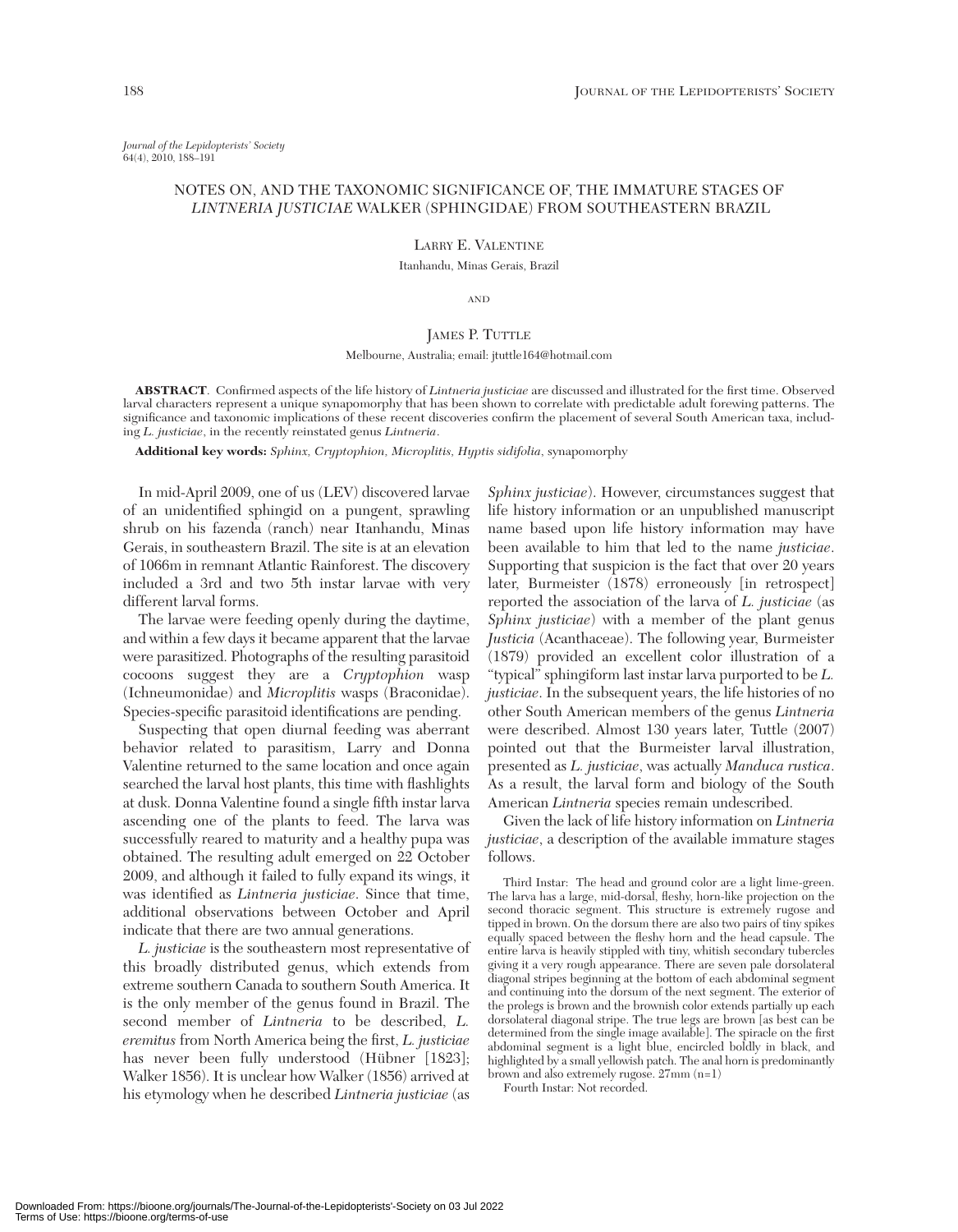

FIGS. 1-5. *L. justiciae* c, Santa Catarina, Brazil (coll. J. Haxaire). FIG. 2. 3rd instar larva of *L. justiciae* from Itanhandu, Brazil. 3,<br>Brown form 5th instar larva of *L. justiciae* from Itanhandu, Brazil (lateral v Itanhandu, Brazil (dorsal view). **5,** Green form 5th instar larva of *L. justiciae* from Itanhandu, Brazil (lateral view).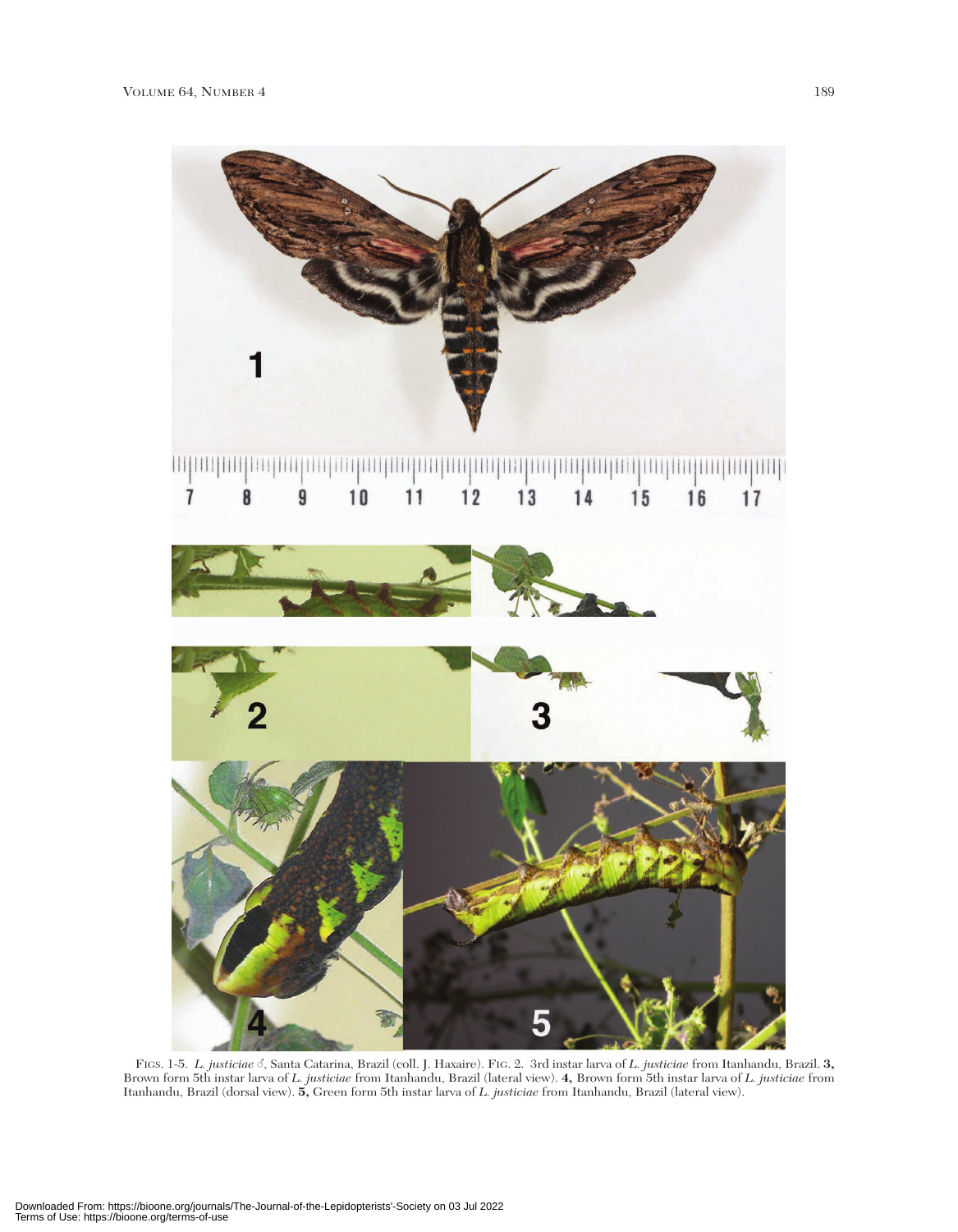

FIG. 6. Pupa of *L. justiciae* pupa from Itanhandu, Brazil (lateral view).

Fifth Instar (Brown Form): As with all other known *Lintneria* larval histories, there is a dramatic change in general form in the last instar. The mid-dorsal thoracic protuberance is replaced by a large hump with a large black patch on thoracic segments two and three which is encircled in bright lime-green. The ground color of the larva, head, true legs, prolegs, and anal horn are a dark brown and the entire larva is heavily stippled with very faint, light spots. The brown frontal lobes of the head have a pair of green vertical stripes. Each abdominal segment has a bright, lime-green triangular patch, the base of which transects the spiracle horizontally and runs the entire width of the segment. This lime-green patch is heavily stippled with dark brown spots. The black anal horn is stout, extremely rugose, and curves sharply downward. 79*–*80mm (n=2)

Fifth Instar (Green Form): The morphology is as in the brown form. However, the ground color is green with a slight yellowish hue, as are the head and venter. The seven dorsolateral stripes are bordered dorsally by angular dark brown patches stippled with light brown. These patches merge into the dark brown dorsum. The green frontal lobes of the head have a pair of dark brown vertical stripes. The true legs, outer portion of the prolegs, and the lower portion of the subspiracular region are dark brown; the subspiracular region is heavily stippled with light brown. The anal horn is as in the brown form.  $70mm(n=1)$ 

Pupa: The fusiform pupa is a dark purplish brown, smooth, and somewhat glossy. The tongue case is free, fairly short (approximately 10mm), and closely appressed to the thorax. The black cremaster is very broad at the base, hollowed ventrally forming a scoop, and narrows rapidly into a fine bifurcate tip. 50mm (n=1)

**Host Plant Identification.** Images of various aspects of the larval host plant were sent to the Royal Botanic Gardens at Kew, London, UK. The plant was identified by Dr. Raymond M. Harley as *Hyptis sidifolia* (L'Herit.) Briq. (= *H. umbrosa* Salzm. ex Benth.) (Lamiaceae). *H. sidifolia* is widely distributed across much of South America and northward to southern Central America.

**Taxonomic Significance.** Although the above description of the larval stages of *L. justiciae* is incomplete, the morphology of the 3rd and 5th instar larva has significant taxonomic implications. Tuttle (2007) reinstated the genus *Lintneria* from longstanding synonymy under the genus *Sphinx*. As long treated, the genus *Sphinx* contained 48 species and a number of subspecies ranging from Europe, across to eastern Asia, North America, Central America, and South America (Kitching & Cadiou 2000). Although all species originally placed in the genus *Sphinx* have a fairly consistent adult morphology, two predominant adult forewing maculation patterns exist. One forewing pattern can be generalized as having minimal maculation and/or orderly linear patterns, whereas the second forewing pattern can be generally described as an intricate mosaic that includes a prominent pair of parallel lines that run from the inner margin into the basal area (except in *L. arthuri* and *L. maura*), and a pair of discal spots of varying sizes.

One of us (JPT), while carrying out investigation into the genus *Sphinx* for "The Hawk Moths of North America", discovered a possible correlation between adult forewing pattern and larval morphology. The species with minimal or orderly linear forewing maculation patterns had a "typical" sphingid larval form throughout all five instars—long and cylindrical. In contrast, the species with intricate mosaic forewing maculation patterns had a larval form with a large, fleshy mid-dorsal protuberance on the second thoracic segment in instars 1*–*4 (as described in 3rd instar above) which is replaced by a thoracic hump in the last instar (as described in 5th instar above).



FIG. 7. Close-up of larval host plant, *Hyptis sidifolia* (Lamiaceae).